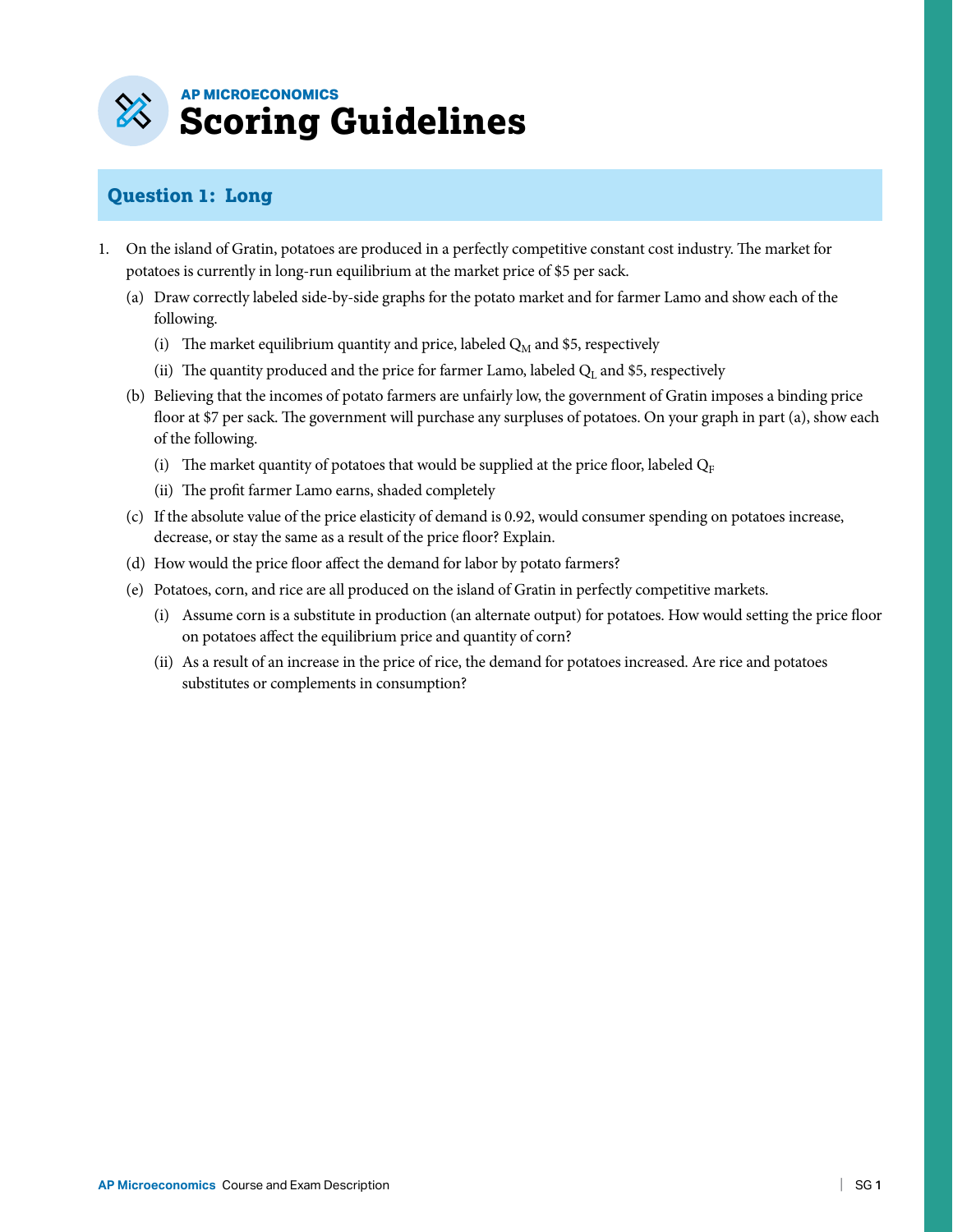

*Task type: Create graphs or visual representations* 



Draw a correctly labeled graph for farmer Lamo next to the graph of the potato market that shows a horizontal demand curve for Lamo coming from the market equilibrium price of \$5.

*Task type: Create graphs or visual representations* 



Show the profit-maximizing quantity  $Q_L$ , where P = MC.

*Task type: Create graphs or visual representations* 



**1 point**  4.A

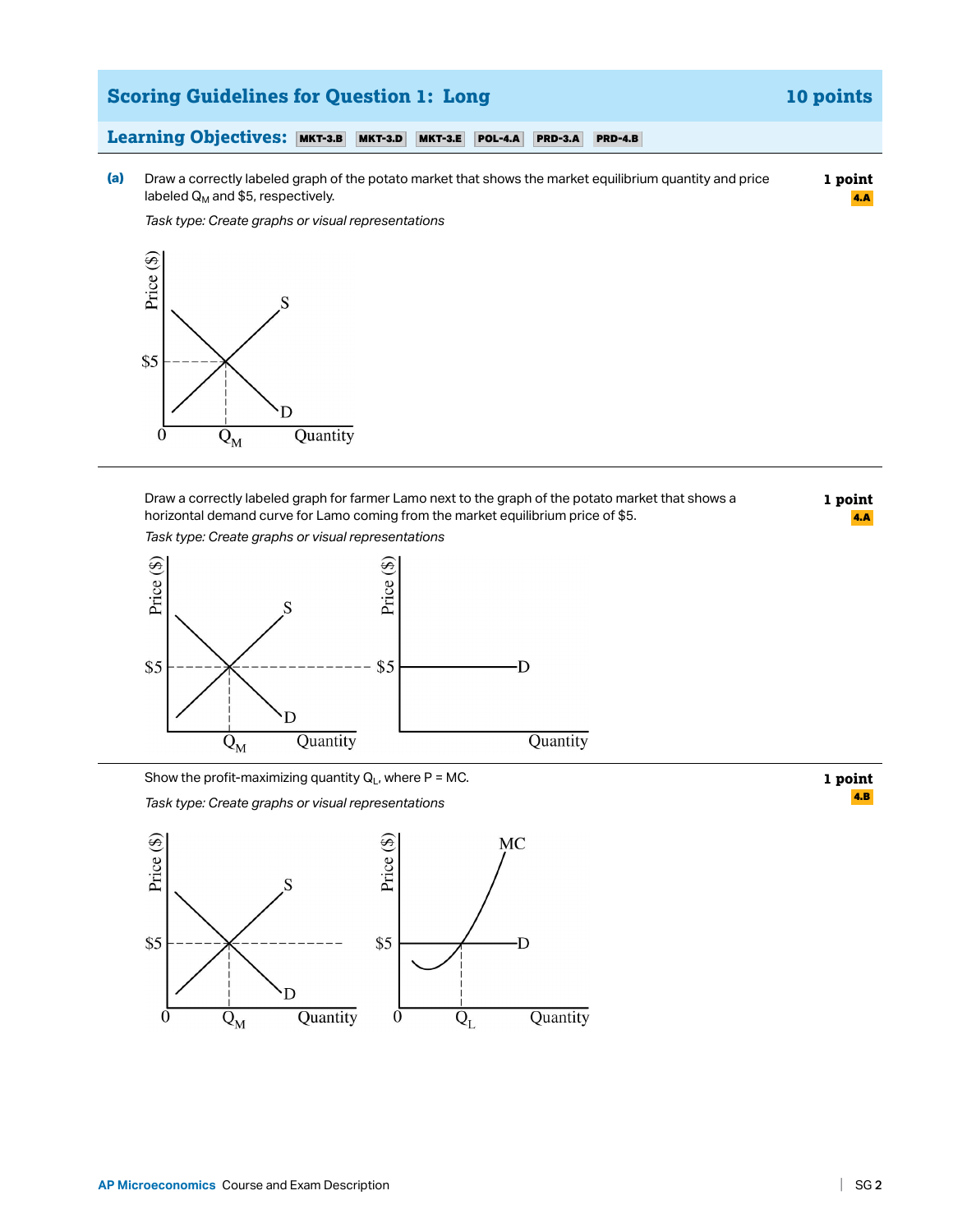Show the ATC curve tangent to Lamo's demand curve at  $Q_L$ .

*Task type: Create graphs or visual representations* 



**1 point**  4.B

4.C

# **Total for part (a) 4 points**

**(b) (i)** On the graph from part (a), show the market quantity of potatoes that would be supplied at the price floor, labeled  $Q_F$ . **1 point** 



*Task type: Create graphs or visual representations* 

**(ii)** On the graph from part (a), show the profit farmer Lamo earns with the price floor, shaded completely. *Task type: Create graphs or visual representations*  **1 point**  4.C



**Total for part (b) 2 points** 

**(c)** State that consumer spending on potatoes will increase and explain that because the demand for potatoes is inelastic, the price increase will result in an increase in total spending. (It is also acceptable to explain that because demand is inelastic, the percentage increase in price outweighs the percentage decrease in the quantity demanded of potatoes, resulting in an increase in total spending on potatoes.) *Task type: Explain*  **1 point**  3.C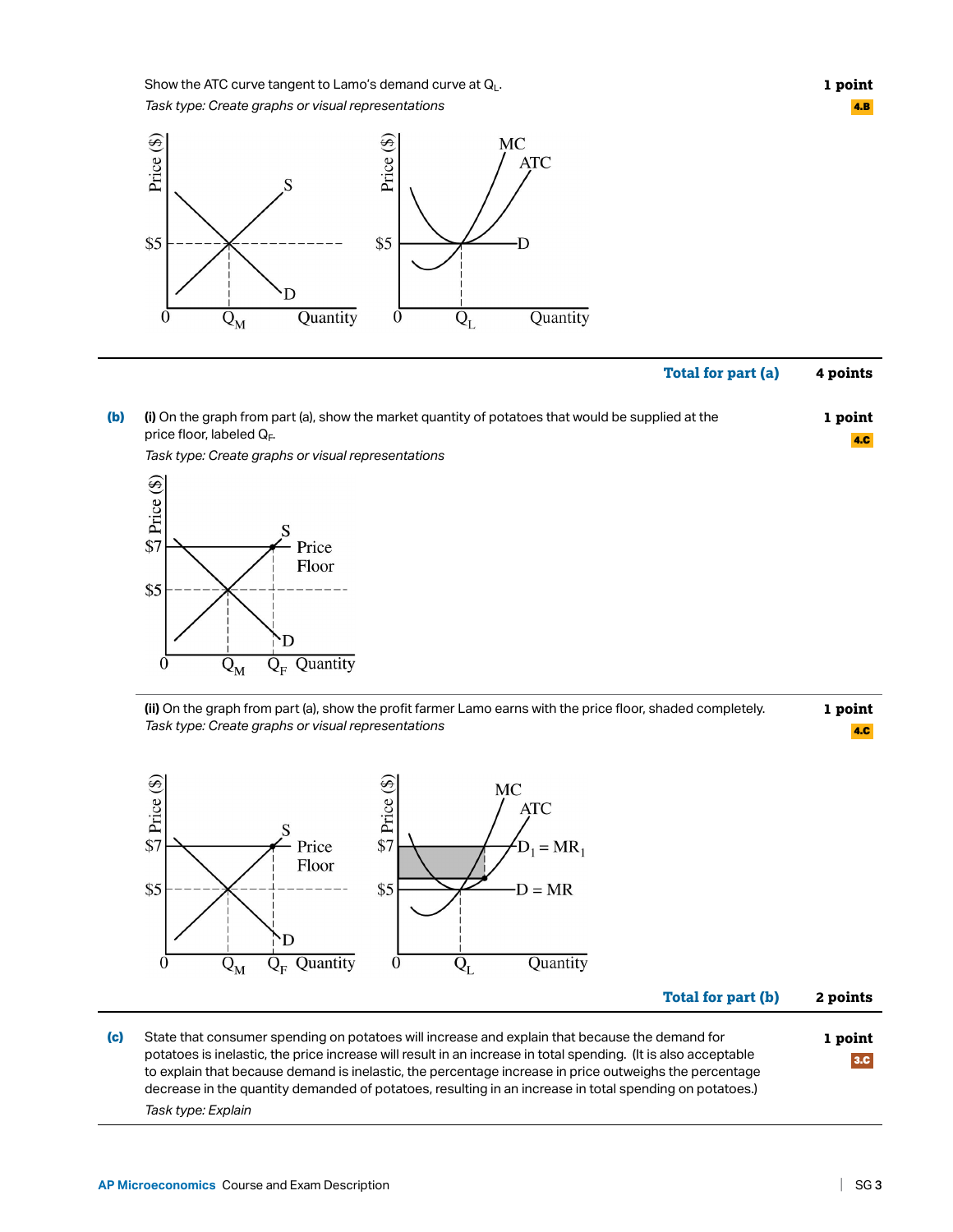| (d) | State that the demand for labor will increase and/or the demand curve will shift to the right.<br>Task type: Make an assertion                 | 1 point<br>3.B |
|-----|------------------------------------------------------------------------------------------------------------------------------------------------|----------------|
| (e) | (i) State that the equilibrium price of corn will increase and the equilibrium quantity of corn will decrease.<br>Task type: Make an assertion | 1 point<br>3.B |
|     | (ii) State that potatoes and rice are substitutes in consumption.<br>Task type: Make an assertion                                              | 1 point<br>2.A |
|     | <b>Total for part (e)</b>                                                                                                                      | 2 points       |
|     | <b>Total for question 1</b>                                                                                                                    | 10 points      |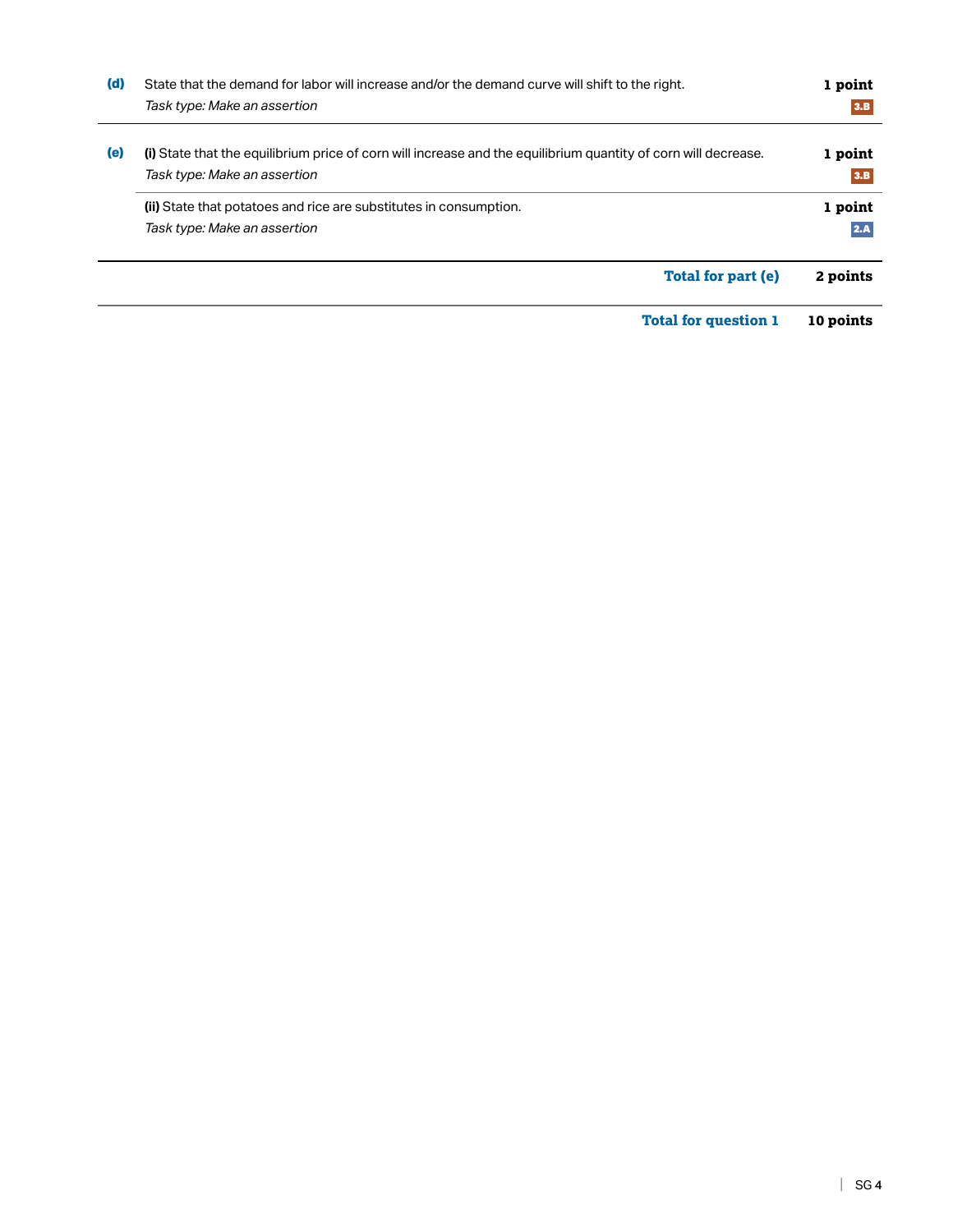### **Question 2: Short**

2. Two discount stores, Discount Delight and Bargain Floor, sell a popular brand of athletic shoes. They are considering including these shoes in their upcoming sale. The relevant payoff matrix appears below, with the first entry in each cell indicating Discount Delight's profit from shoe sales and the second entry in each cell indicating Bargain Floor's profit. The two firms know all the information in the payoff matrix and do not cooperate.

|          |                     | Bargain Floor |                  |  |
|----------|---------------------|---------------|------------------|--|
|          |                     | Includes      | Does Not Include |  |
| Discount | Includes            | \$150, \$180  | \$200, \$100     |  |
| Delight  | Does Not<br>Include | \$100, \$250  | \$240, \$220     |  |

- (a) If Discount Delight does not include the shoes in its sale but Bargain Floor includes them, what will Bargain Floor's profit be?
- (b) Does either player have a dominant strategy? If so, identify the player and the strategy.
- (c) Using numbers from the table, explain why both stores choosing not to include the shoes in their respective sales does **not** correspond to a Nash equilibrium.
- (d) Identify the Nash equilibrium strategy for each store.
- (e) If the two stores could cooperate in choosing their strategies, would the outcome change? Explain.